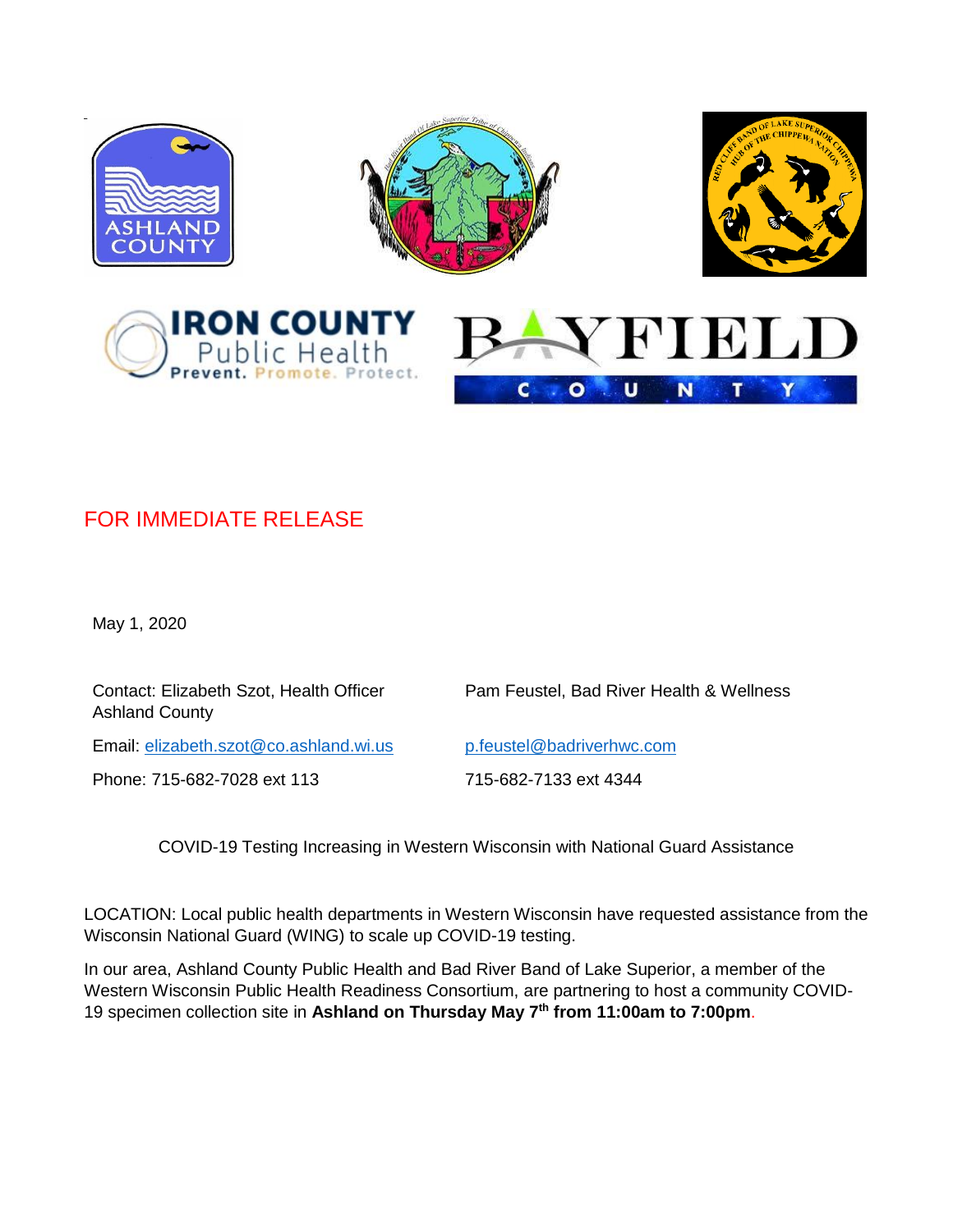## **Anyone 5 years and older with any current symptoms of**:

| Fever (temperature greater than 100.4)       | Subjective Reports of Fever                |
|----------------------------------------------|--------------------------------------------|
| Cough                                        | Shortness of breath or difficult breathing |
| Sore Throat                                  | Headache                                   |
| Chills or Rigors (repetitive shaking chills) | Myalgia (muscle aches)                     |
| Loss of taste                                | Loss of smell                              |
| Fatigue                                      | Vomiting                                   |
| <b>Nausea</b>                                | Diarrhea                                   |

## **Is eligible to be tested at this site.**

Testing through the collection site will be free of cost. If testing kits run out before the end of the event, we will update our Facebook page. Please take a look at our Facebook page before you leave home to ensure kits are still available. <https://www.facebook.com/AshlandCountyHealthHumanServicesPublicHealth/> This event is open to all community members within the Red Cliff and Bad River Tribes as well as Ashland, Bayfield, and Iron Counties. You must be a resident of Wisconsin or work in Wisconsin to be eligible for testing.

## The collection site will be located in the **Lake Superior Primary/Lake Superior Elementary School driveway, 1101 Binsfield Road, Ashland. Please approach the school via Binsfield Road by entering from Highway 13. The entrance will be via the East side of the driveway only. Traffic exiting the testing site will travel West away from the school towards Beaser Ave**.

We have two goals with this event. 1. Providing our communities with mass testing, allowing local healthcare providers more time to increase their testing capacity. 2. This event will give Public Health better insight into how much COVID-19 is in our communities. Following this event, we will continue to work closely with our local healthcare providers to continue building their capacity to meet patient demand.

There are plans for additional testing sites throughout the Western Region of Wisconsin in early May. Additional testing sites will be added to the Western WI Public Health Readiness Consortium [http://wwphrc.org/covid-19-community-testing/.](http://wwphrc.org/covid-19-community-testing/)

Pam Feustel and Elizabeth Szot stated in agreement, "If we get positive cases through this event, we will be able to isolate those people and trace their contacts to stop further spread in our communities. If there aren't many positive cases as a result of this event, we can use that data to explore reopening activities. A lack of positive cases as a result of this event doesn't mean we're in the clear- it means we are doing a great job of limiting contacts and need to keep social distancing."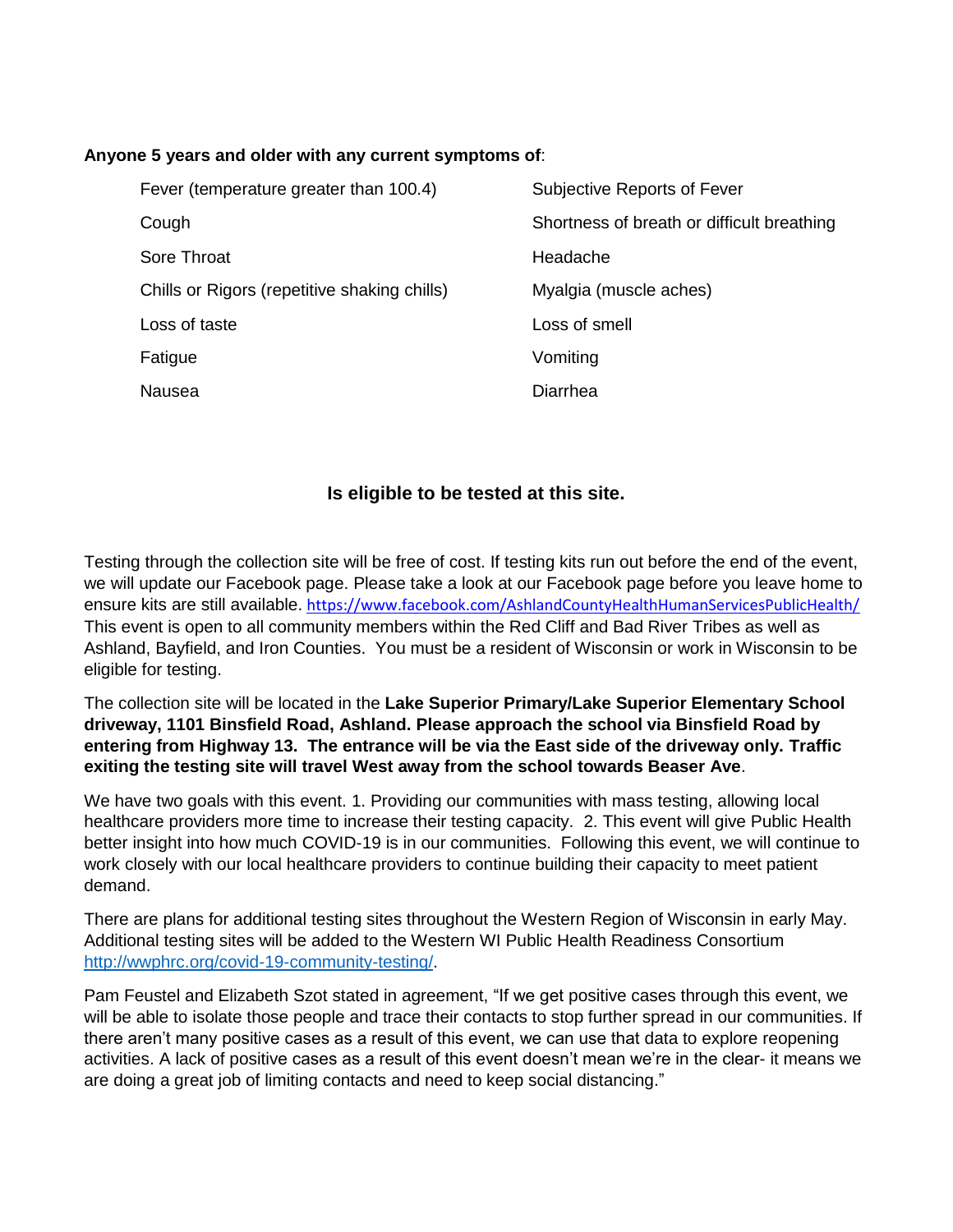Following testing, people should return straight home and isolate themselves until their symptoms end. This means do not go to work or out in the community. Separate yourself from other people in your home to the best of your ability. Wash your hands often and clean/disinfect surfaces routinely. Public Health will contact individuals with their test results as they become available.

If you are experiencing symptoms at this time please contact your primary care provider. If there are questions about the event, please call 211 for non-WI area code please use this number 1-877-947- 2211, Ashland County Public Health at 715-682-7028 or Bad River Health and Wellness at 715-682- 7133.